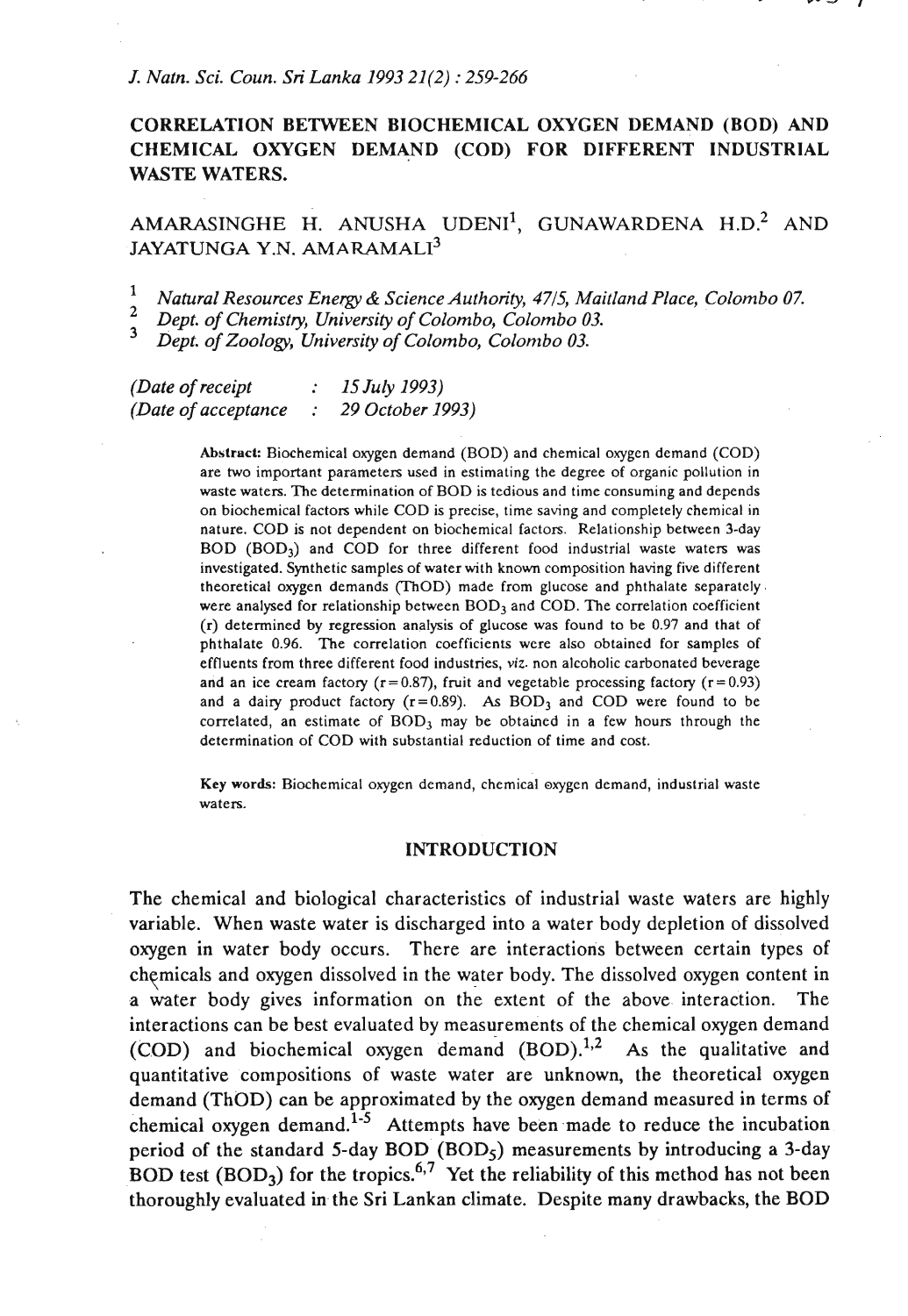test persists as an important analytical measure of waste waters. This is because it measures the concentrations of different chemicals that, impose an oxygen demand, under the influence of microbial activity, without identifying the chemicals directly,  $1,2,8$ 

Long incubation time has made the BOD test difficult. On the other hand the COD test is advantageous because of its simplicity, speed, accuracy and the fact that oxidizes a very large percentage of the organic material present.<sup>1-3</sup> However the COD test is not able to differentiate between the biodegradable and non biodegradable organic matter.<sup>2,4</sup> An attempt was made to perform the  $BOD<sub>3</sub>$  test taking advantage of the ambient air temperature of  $28^{0}C$  in Sri Lanka. The main objective of this study was to investigate the relationship between COD and the introduced BOD<sub>3</sub> for three different effluents from food processing factories viz.(a) fruit and vegetable processing factory (b) dairy product industry (c) non-alcoholic carbonated beverage industry with an ice cream plant. Prior to analysis of waste water correlation of COD and  $BOD<sub>3</sub>$  was determined by developing a model of five different levels of ThOD (20,40,60,80 & 100 mgdm $^{-3}$ ) with respect to glucose and phthalate separately.

As  $BOD_3$  was measured instead of the standard  $BOD_5$  for waste water samples, the validity of this was verified by studying the correlation of BOD<sub>5</sub> at 20<sup>0</sup> C and BOD<sub>3</sub> at room temperature separately for the synthetic samples containing glucose, phthalate and glucose/glutamic acid 1:l mixture.

# METHODS & MATERIALS

Synthetic samples: Synthetic samples of water with known composition having five different ThOD  $(20, 40, 60, 80, 40, 100, \text{mgdm}^3)$  were prepared with glucose and phthalate separately. As the synthetic samples do not contain a microbial population capable of degrading them, an aliquot of 'seed water' (settled domestic sewage containing bacteria) obtained from a drain was incorporated into each sample.<sup>1,9-11</sup> An appropriate. volume of each sample was diluted with aerated water to supply sufficient dissolved oxygen (DO) to bacteria. In order to obtain the 30% of initial dissolved oxygen  $(DO 2mgl<sup>-1</sup>)$  for the incubated sample, the two series of experiments were done: (a) with the same seed concentration but varying dilutions (b) varying seed concentration  $(1.0 \text{ cm}^3, 2.0 \text{ cm}^3)$ .

Dilution: To obtain the appropriate depletion of DO in the incubated samples, the optional dilution of the synthetic samples of glucose and phthalate, was carried out.

Seed: Having shown that the majority of samples contained 30% of initial DO for the samples incubated with  $1.0 \text{ cm}^3$  seed concentration at various levels of dilution of the sample, all the BOD experiments were done with  $1.0 \text{ cm}^3$  'seed water' taken from the same drain thereafter.

I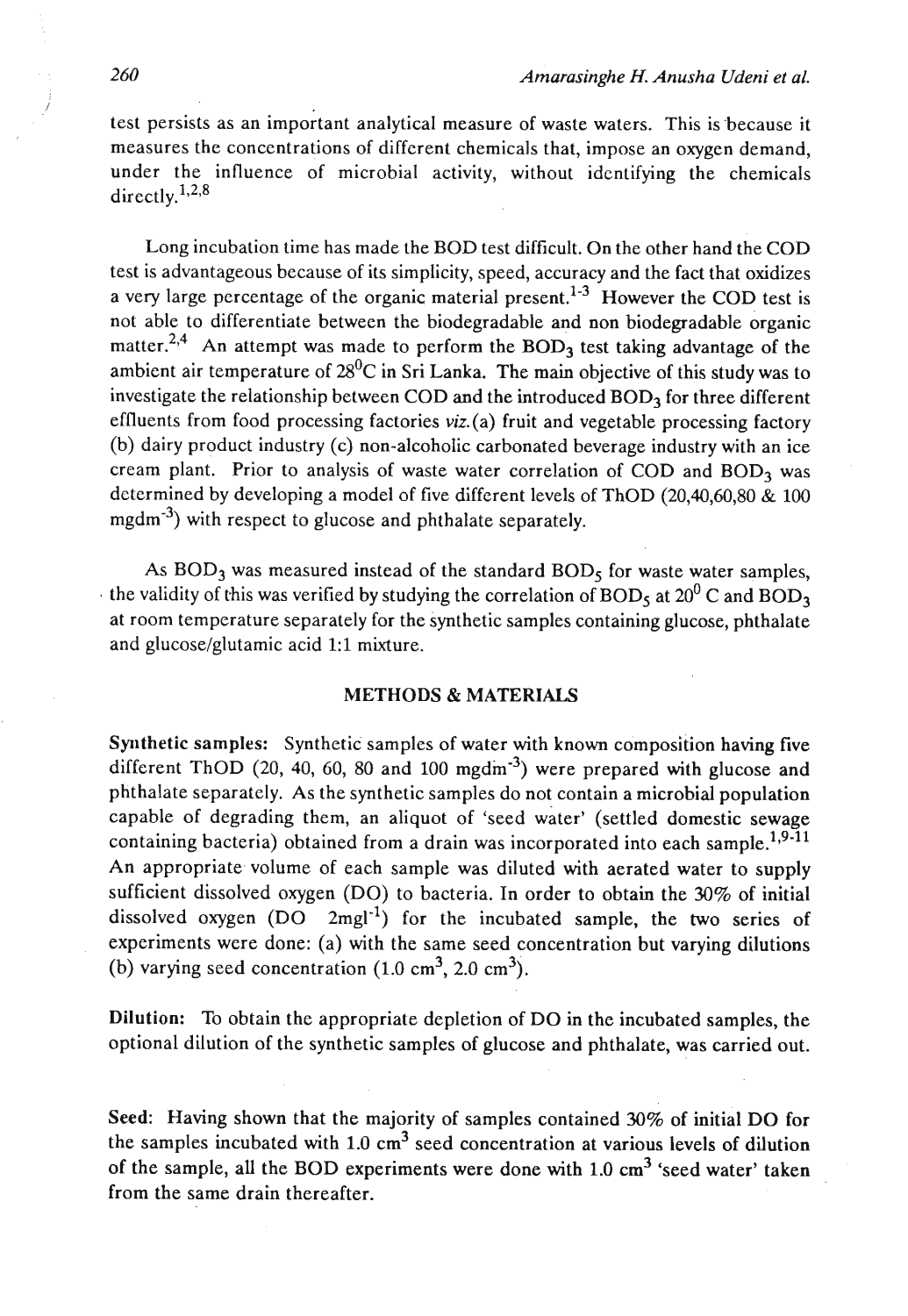Samples were kept inside a cupboard to minimize fluctuations in temperature and light. To ensure that the BOD was due to carbonaceous demand and that there was no toxic material present in the sample three replicates with varying dilution factors were analysed. $1,2,9-11$ 

Sampling of effluent: As averaging of COD and BOD values obtained for many samples could give misleading values, grab samples were used for measurements.<sup>12</sup> Precautions were taken on site to minimize the deterioration of the sample between sampling and the analysis. As the pollution strength of waste waters was very high compared to the synthetic solutions, preliminary tests were done to estimate the range of dilutions which would give 30% of DO for the incubated sample.<sup>10,11</sup> As the strength varied with the products processed, three different dilutions were made with each sample of waste water for  $BOD<sub>2</sub>$  experiments.<sup>13</sup> Since food industry waste waters contain their own biological population (bacteria), 'seeding' was not carried out. The pH value of the waste water samples was adjusted to 7 to reactivate the dormant bacteria in the measurement of BOD3.

Determination of biochemical oxygen demand: Oxygen content of samples was determined using azide modification of the Wmkler method (before and after incubation). The BOD levels were computed using the initial and final concentration of dissolved oxygen. $9-11$ 

Determination of chemical oxygen demand: A sample was refluxed with acid potassium dichromate solution and silver sulphate for two hours and excess dichromate was determined by titrating with ferrous ammonium sulphate solution with ferroin indicator. $9-11,14$ 

#### **RESULTS**

A significant correlation between  $BOD<sub>3</sub>$  and  $BOD<sub>5</sub>$  was shown for glucose and phthalate separately (Table 1). The conversion factor for  $BOD<sub>5</sub>$  to  $BOD<sub>3</sub>$  for glucose and phthalate was found to be 1.06 and 1.07 respectively. According to our study 56-61 per cent of the theoretical oxygen demand for glucose and 64-71 per cent for phthalate had been exerted during 3-day BOD (Tables 2 & 3).

| Table 1: | The relationship between $BODs$ at $200C$ and $BOD3$ at room temperature |
|----------|--------------------------------------------------------------------------|
|          | $(280C)$ for different samples.                                          |

| Chemical         | Regression equation            | N  | coefficient | Correlation 95% Confidence Significance<br>limits for slopes | level |
|------------------|--------------------------------|----|-------------|--------------------------------------------------------------|-------|
| Glucose          | $BOD3 = 1.7621 + 1.0612 BOD5$  | 35 | 0.99        | $0.99 - 1.23$                                                | 0.001 |
| Phthalate        | $BOD3 = 2.6072 + 1.0672 BOD5$  | 55 | 0.98        | 1.01-1.12                                                    | 0.001 |
| 1:1 glucose $\&$ | $BOD3 = 41.6965 + 0.9052 BOD5$ | 15 | 0.91        | $0.66 - 1.15$                                                | 0.001 |
| glutamic acid    |                                |    |             |                                                              |       |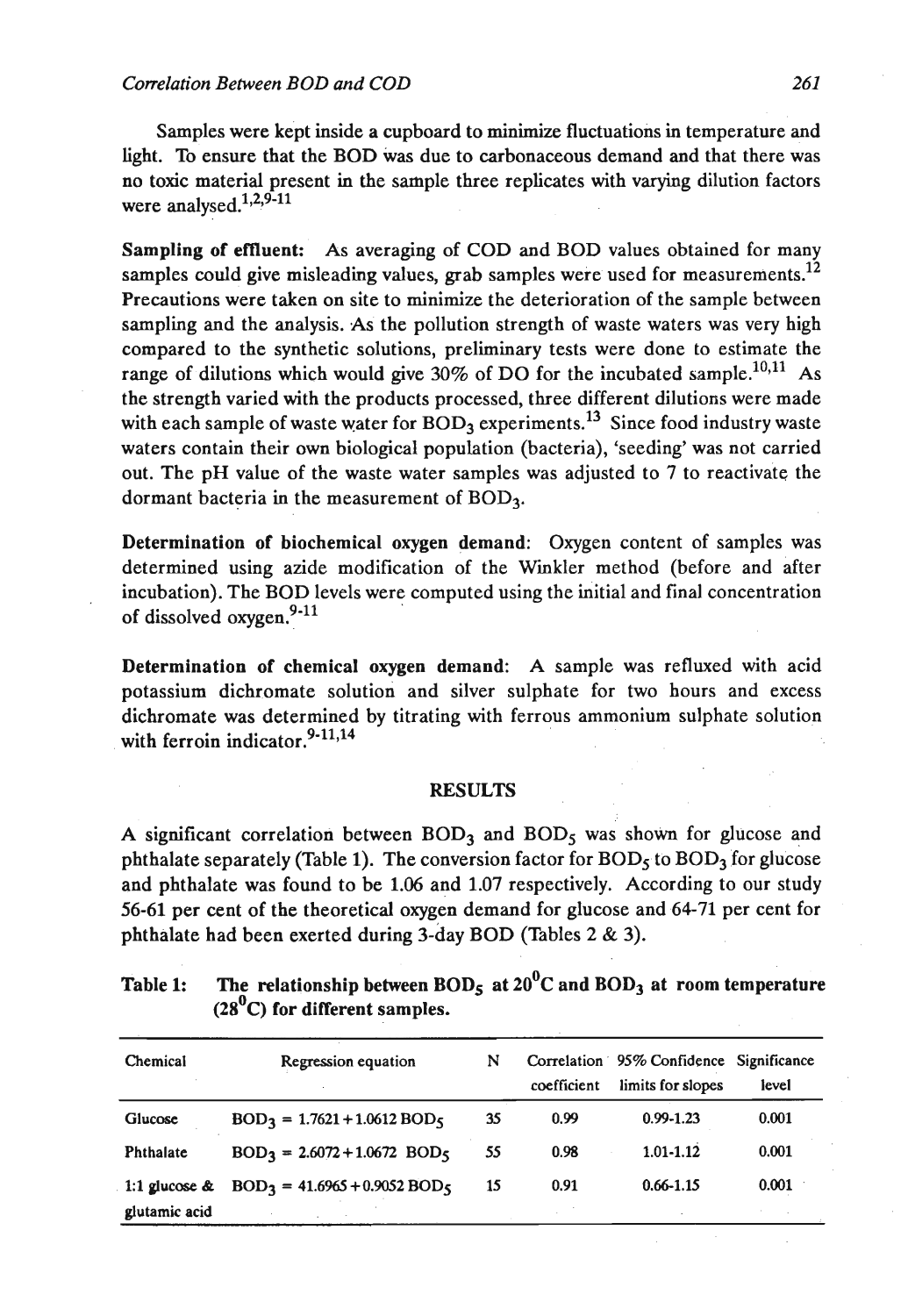| ThoD<br>$(mgdm-3)$ | Mean $COD \pm s.e$<br>$(mgdm-3)$ | Mean BOD <sub>3</sub> $\pm$<br>s.e $(mgdm^{-3})$ | $\%$ of BOD <sub>3</sub> exerted<br>at each ThOD | c.v. COD | c.v. BOD <sub>3</sub> |
|--------------------|----------------------------------|--------------------------------------------------|--------------------------------------------------|----------|-----------------------|
| 20                 | $18.93 \pm 0.07$                 | $11.13 \pm 1.14$                                 | 56.5                                             | 1.36     | 39.57                 |
| 40                 | $37.53 \pm 0.17$                 | $23.07 \pm 0.96$                                 | 57.68                                            | 1.70     | 16.17                 |
| 60                 | $57.87 \pm 0.17$                 | $33.73 \pm 0.76$                                 | 56.23                                            | 1.10     | 8.71                  |
| 80                 | $77.27 \pm 0.21$                 | $49.40 \pm 0.90$                                 | 61.75                                            | 1.04     | 7.09                  |
| 100                | $98.67 \pm 0.19$                 | $58.73 \pm 1.03$                                 | 58.73                                            | 0.73     | 6.76                  |

Table 2: COD, BOD<sub>3</sub> and coefficient of variations (c.v.) obtained for different levels **of ThOD for glucose (15 samples were analysed for each level).** 

Table 3: COD, BOD<sub>3</sub> and coefficient of variation (c.v.) obtained for different levels **of ThOD for phthalate (15 samples were analysed for each level)** 

| ThOD<br>$(mgdm^{-3})$ | Mean COD $\pm$ s.e.<br>$(mgdm-3)$ | Mean $BOD_3 \pm s.e$<br>$(mgdm-3)$ | $%$ of BOD <sub>3</sub><br>exerted at each<br>ThOD | c.v. COD<br>(%) | c.v. $BOD3$<br>$(\%)$ |
|-----------------------|-----------------------------------|------------------------------------|----------------------------------------------------|-----------------|-----------------------|
| 20                    | $18.93 \pm 0.07$                  | $12.80 \pm 0.86$                   | 64.00                                              | 1.36            | 25.93                 |
| 40                    | $\pm$ 0.22<br>38.0                | $28.53 \pm 0.71$                   | 71.33                                              | 9.63            | 0.83                  |
| 60                    | $58.67 \pm 0.13$                  | $\pm$ 1.10<br><b>39.8</b>          | 66.33                                              | 0.83            | 0.11                  |
| 80                    | ± 0.25<br>79.2                    | $54.33 \pm 1.49$                   | 67.91                                              | 0.97            | 10.61                 |
| 100                   | $99.67 \pm 0.13$                  | $65.60 \pm 2.02$                   | 65.60                                              | 0.49            | 11.94                 |

The correlation coefficients and regression equations obtained between COD and BOD3 for glucose and phthalate separately are highly significant statistically (Table 4). There is a significant positive correlation between BOD<sub>3</sub> and COD values obtained for each of the three industrial waste waters (Tables 5 & 6).

**Table 4: Separate analysis of linear regressions for .75 samples each for glucose and phthalate** 

|                                  | Phthalate                    | Glucose                       |
|----------------------------------|------------------------------|-------------------------------|
| Correlation coefficient          | 0.9647                       | 0.9732                        |
| Regression equation              | $BOD3 = 2.0485 + 0.6480$ COD | $BOD3 = -0.2975 + 0.6094 COD$ |
| 95% Confidence limits for slopes | 0.6066 & 0.6894              | 0.5757 & 0.6431               |
| Significance level               | P < 0.001                    | P < 0.001                     |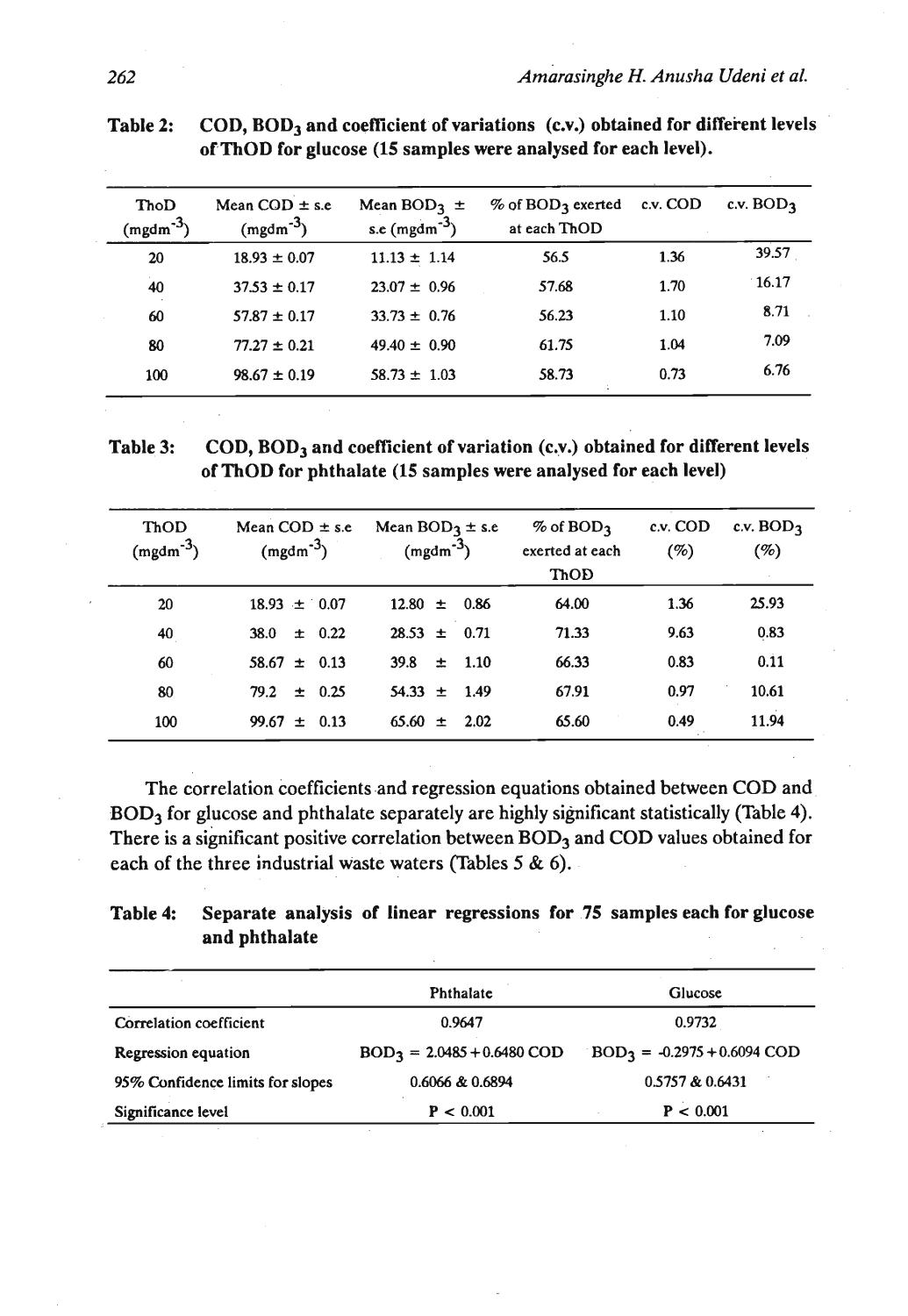| <b>Source</b>                                                   | No. of<br><b>Samples</b> | Mean $BOD3$<br>$±$ s.e<br>$(mgdm-3)$ | Values of BOD <sub>3</sub><br>$\mathcal{E}=\mathcal{E}$<br>$(mgdm-3)$ | Mean COD<br>$±$ s.e<br>$(mgdm^{-3})$ | Values of<br><b>COD</b><br>$(mgdm-3)$ |
|-----------------------------------------------------------------|--------------------------|--------------------------------------|-----------------------------------------------------------------------|--------------------------------------|---------------------------------------|
| Non alcoholic<br>carbonated beverage $+$<br>Ice cream factories | 40                       | $138 \pm 13$                         | $28 - 410$                                                            | $195 \pm 17$                         | $37 - 434$                            |
| Fruit & vegetable<br>processing factory                         | 35                       | $1609 \pm 272$                       | $290 - 6300$                                                          | $3761 \pm 716$                       | 610 - 18550                           |
| Dairy product industry                                          | 35                       | $767 \pm 73$                         | $320 - 1400$                                                          | $1294 \pm 132$                       | 540 - 3494                            |

## Table 5: BOD<sub>3</sub> and COD values for different food industrial waste waters

### **Table 6: Correlation between BOD3** & **COD for three different industrial waste water**

| Source of waste<br>water                                          | Correlation<br>coefficient for<br>$BOD3$ & COD | equation                             | Regression Confidence<br>limits of the<br>gradient | Significance<br>level | Average<br>$BOD3$ as a %<br>of average<br><b>COD</b> | <b>BOD<sub>2</sub>/COD</b> |
|-------------------------------------------------------------------|------------------------------------------------|--------------------------------------|----------------------------------------------------|-----------------------|------------------------------------------------------|----------------------------|
| Non alcoholic<br>carbonate<br>beverage $+$ Ice<br>cream factories | 0.87                                           | $BOD3 =$<br>$8.37 +$<br>$0.67$ COD   | 0.54 & 0.79                                        | P < .001              | 71                                                   | 0.67                       |
| Fruit & vegetable<br>processing factory                           | 0.93                                           | $BOD3 =$<br>$284.54 +$<br>$0.35$ COD | $0.30 \& 0.40$ P < .001                            |                       | 43                                                   | 0.35                       |
| Dairy product<br>industry                                         | 0.89                                           | $BOD3 =$<br>$120.15 +$<br>0.5COD     | 0.41 & 0.59                                        | P < .001              | 59                                                   | 0.5                        |

## **DISCUSSION**

It confirmed that synthetic water samples and the waste waters from three different food industries are amenable to biological oxidation. Potassium hydrogen phthalate could be degraded by heterogenous microbial populations in the BOD<sub>3</sub> experiments. Significant biodegradation with rapid acclimatization of microbes is possible even if it has an aromatic ring.

Pure synthetic compounds require an addition of a suitable source of micro-organisms (seeding) for their degradation by biochemical means. The pure , compounds become mixtures of solutions when 'seed material' is added.<sup>1,2,9,10</sup> The duration required by the bacteria for acclimatization (lag period) for different samples and different seed materials present in the seed inoculum will have an effect on BOD<sub>3</sub>.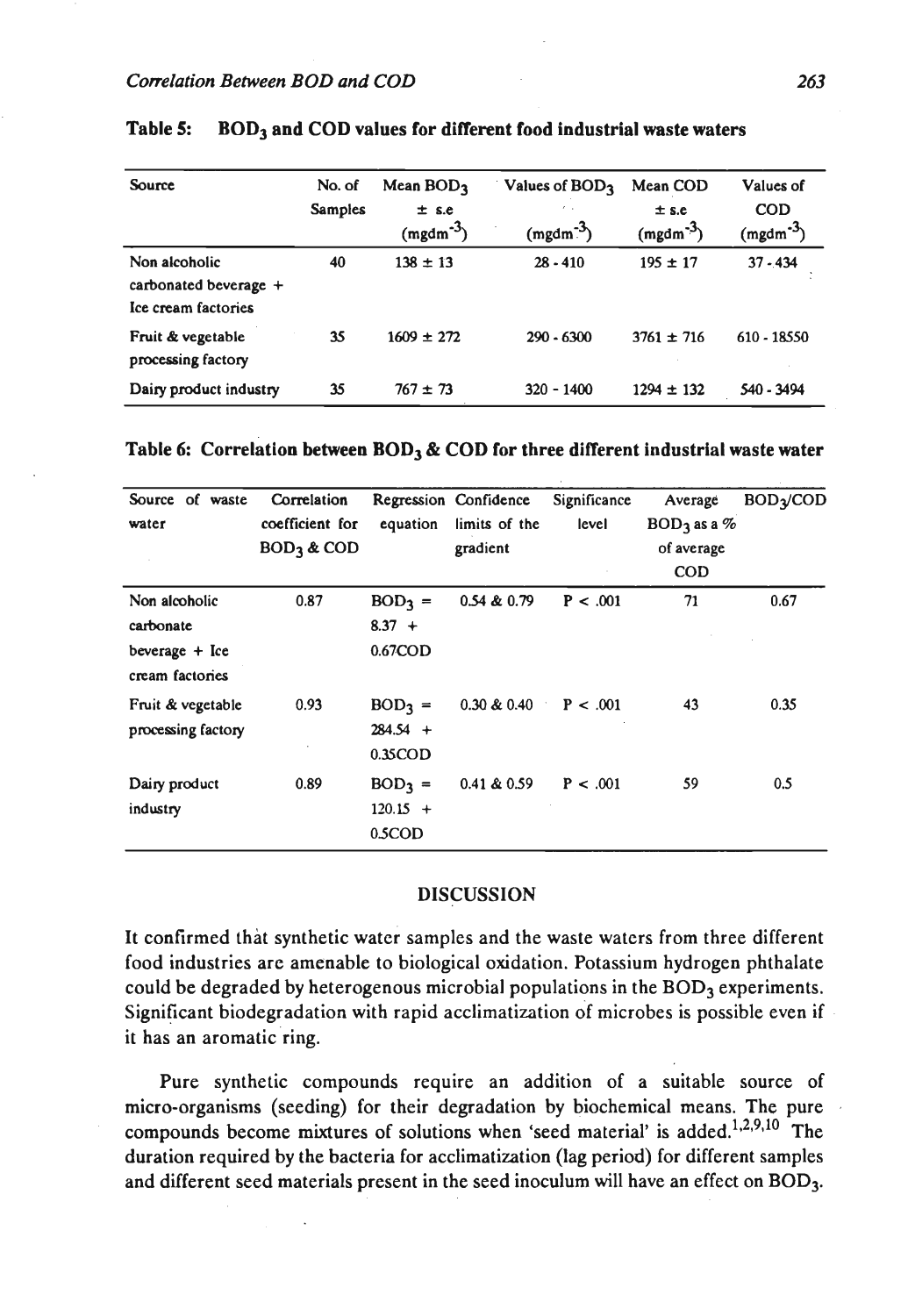**As** the rates of biochemical oxidation increase with temperature, oxygen demand is also increased. The reduction in time to three days is hence compensated by increasing temperature to around  $28^{\circ}$ C. The standard 5-day BOD at  $20^{\circ}$ C correlates with the BOD<sub>3</sub> value for  $28^{\circ}$ C for glucose and phthalate synthetic water samples with concentrations varying from 20-100 mgdm-3. The effect of higher temperatures (room temperature) is thus seen to compared with lower duration of the incubation period.<sup>6,7</sup>

The gradient of  $BOD<sub>3</sub>/BOD<sub>5</sub>$  for 1:1 glucose/ glutamic acid is in agreement with 1.03 obtained by Chaudri.<sup>6</sup> The regression equations under the conditions studied could be of immense use for the verification of analytical results; either for BOD or COD under similar experimental conditions maintained in the study. Correlation coefficients between  $\text{COD}$  and  $\text{BOD}_3$  values for synthetic as well as waste waters are high. It is also desirable to determine whether the correlation of  $BOD<sub>3</sub>$  and COD exists for a wide variety of seed materials and substrates.

The composition of food processing waste is determined by the products and manufacturing processes involved. They differ from domestic sewage in general characteristics in particular by their higher concentration of organic matter. It is evident that none of the COD and  $BOD<sub>3</sub>$  values of the three industries satisfies the waste water quality requirements for such industrial effluents to be discharged into inland surface waters.<sup>15</sup> Hence it is evident that all the factories studied were polluting the environment.

Separate analyses of COD and  $BOD<sub>3</sub>$  for different food industries indicated that it is possible to develop linear regression equations if the waste waters are of constant compositions and contain no toxic materiaIs. An operator of an effluent treatment plant will have to wait for minimum of 3 days to obtain the BOD value for the effluent. The above correlation deduced by us will assist him to obtain  $BOD<sub>3</sub>$  value through the determination of COD which can be done within a short period of time. If there is an extensive data base for each of industrial waste waters covering a large range of  $BOD<sub>3</sub>$ and COD values regression equations under the conditions studied could be of immense use to obtain maximum information in shorter time with less costs incurred either for chemicals and manpower.<sup>2,7</sup> An occasional determination of BOD<sub>3</sub> with regular COD determinations may be used for waste water treatment. If a correlation between COD and  $BOD<sub>3</sub>$  holds for an industry,  $BOD<sub>3</sub>/COD$  value and the information regarding treatability can be predicted.<sup>16-18</sup> The results will greatly simplify environmental monitoring procedures.

#### Acknowledgement

We thank Dr R. Alwis, of the Labour Department, Dr L.R. Sally, and Mr K.M. Mannikkawasagar of the NBRO for providing the laboratory facilities and to NARESA for financial support (Grant No. RG/91/C/03).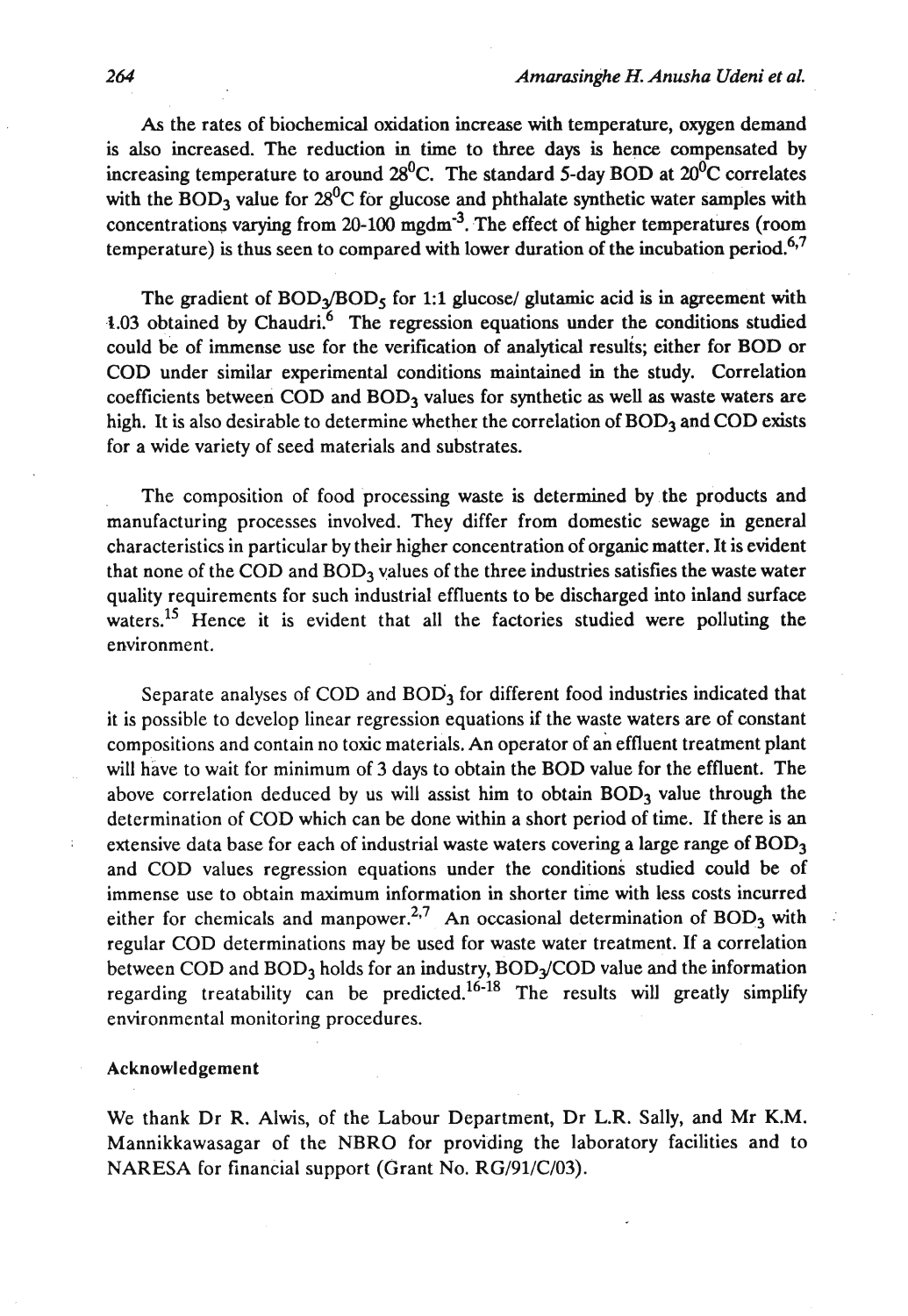### References

- 1. Ellis K.V., White G. & Warn A.E. (1989). *Surface waterpollution* and *its control.*  pp. 3-28. Macmillan Press Ltd., London.
- 2. Lamb J.C. *Water quality and its control*  111. pp. 11-206, John Wiley and Sons, New York.
- 3. Eckenfelder W.WJr. (1989). *zndusbid waterpollution control.* (2nd ed), **pp.** 13-21, Mc Graw Hill Book Company, New York.
- 4. Tchobanoglous G. (1979). *Waste water engineering treatment; disposal; muse.*   $(2^{nd}$  ed.), pp. 2-18, Metcalf and Eddy Inc., New York.
- **5.** Gaudy A.FJr. (1972). Biochemical oxygen demand. In *Water pollution microbiology,* (Ed *R.* Mitchell) pp. 305-329, Interscience Publication, John Wiley and Sons, New York.
- **6.** Chaudhuri N., Tyagi P.C., Niyogi N., Thergaonkar **V.P.** & **Khanna** P. (1992). BOD test for tropical countries. (Ed T. M. Walski) *Environmental Engineering* 118 *(2):*  298-302.
- 7. Gunawardena H.D. (1988). Analytical aspects of environmental chemistry. In Some aspects of the chemistry of the environment of Sri Lanka (Eds C.B. Dissanayake & A.A.L. Gunatillaka). Sri Lanka Association for the Advancement of Science, Section E pp. 169-177.
- 8. Dague R.K. & Stretton RJ. (1981). Inhibition of nitrogenous BOD and treatment plant performance evaluation. *Water Pollution Control Federation* 53(12): 1738-1741.
- 9. Franson M.A. (1975). Standard methods for the examination of water and waste water (14th ed) American Public Health Association, American Water Works Association, Water Pollution Control Federation, Washington D, C.
- 10. World health organization (WHO) report (1987). *Global Environmental monitoring GemslWater Operational Guide,* pp. 201-215.
- 11. Young J.C., Mc Dermott G.N. & Jenkins D. (1981). Alterations in the BOD procedure for the  $15<sup>th</sup>$  ed of standard methods for the examination of water & waste water. *Water Pollution Control Federation* 53 (7): 1253-1259.
- 12. David J.S., Kerster H.W., Bauer D.R., Rees K. & Mc Cormick S. (1983). Composite samples over estimate waste loads. *Water Pollution Control Federation* 55(11): 1387-1392.